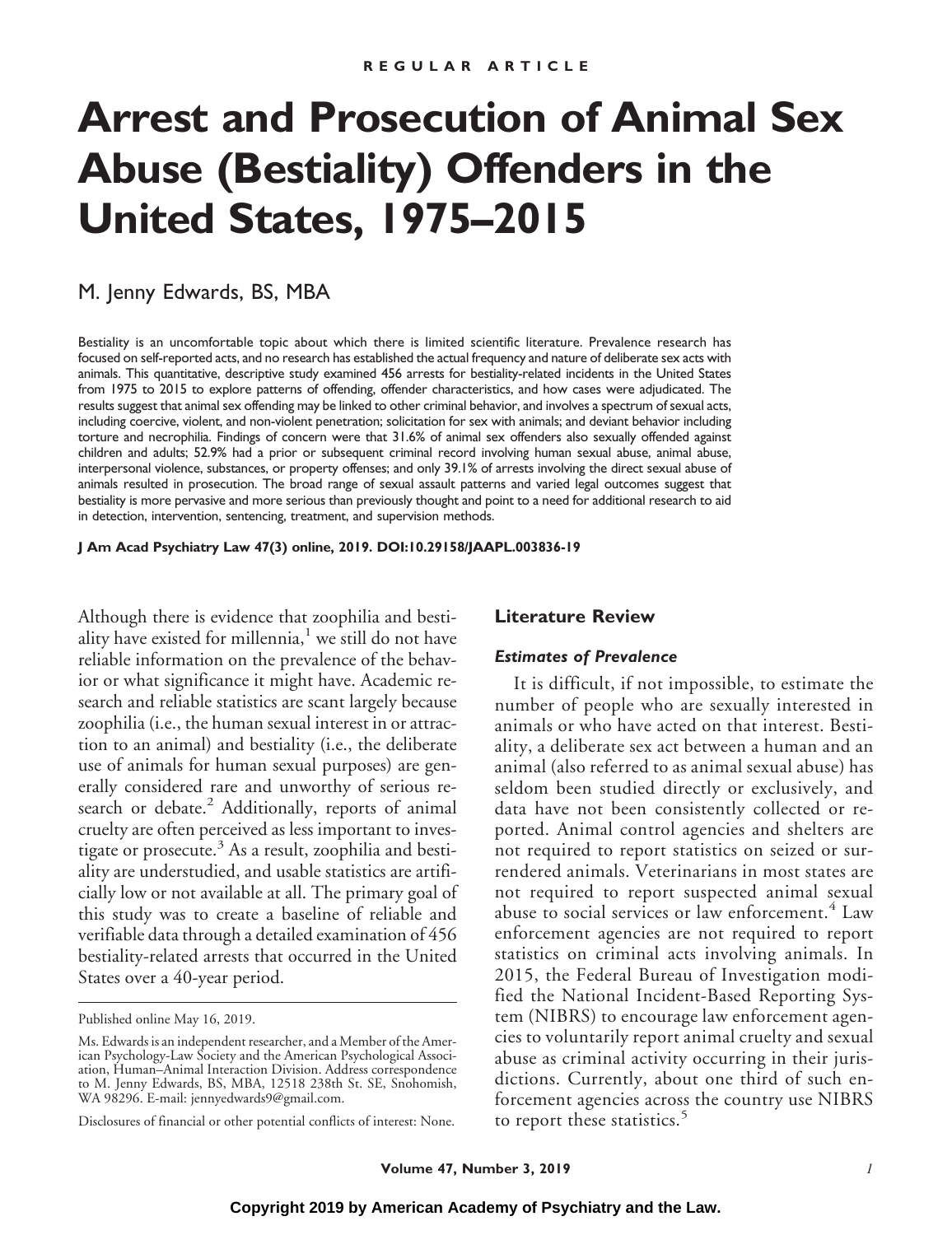## General Population Studies

Existing literature on the prevalence of sex acts between humans and animals is largely outdated, and results have been inconsistent. Three studies published between 1948 and 1974 found an average of 6.5 percent of men and 2.8 percent of women selfreported at least one sexual encounter with an animal.<sup>6-8</sup> In a more recent study, researchers found that, among 1,040 men and women surveyed, at least a third had acted on an atypical sexual interest like pedophilia. Zoophilia was not measured separately, but it was included in a category called "Other behavior," which considered whether the person had ever been "aroused by an animal, fecal matter, enema, urine, cadavers, or other unusual things" (Ref. 9, p 165). Less than 1 percent expressed an interest in this broad category.

## Prison Inmates and Sex Offender Studies

In the 1960s, a team of researchers compared incarcerated males, convicted male sex offenders, and a control group of non-incarcerated males on various measures. The overall finding was that, among the 2,715 people studied, 17.7 percent of the sex offenders, 14.7 percent of the prison inmates, and 8 percent of the control group reported having committed sex acts with animals.<sup>10</sup> Nearly forty years passed before convicted sex offenders were once again studied regarding their sexual contact with animals, when three studies were published between 2003 and 2008.<sup>11-13</sup> On average, 43 percent of offenders in these studies reported sex acts with animals, which is considerably higher than previously reported.

# Sexual Coercion Studies

Sexual coercion is an often overlooked phenomenon related to bestiality. Two studies, however, at least mention such incidents. In the late 1970s, researchers interviewed a group of 400 battered women and reported that 41 percent of the participants said they had been asked by their batterer to perform "unusual sex acts" such as being forced to insert objects in their vagina, engage in group sex, participate in bondage/sadomasochistic acts, or have sex with animals. These acts were not measured individually.<sup>14</sup> In 1990, a case study described a woman who, as a child, had been molested by her father, who also "involved the dog in various acts of bestiality" (Ref. 15, p 219).

# *Offender Characteristics*

## **Demographics**

Studies published between 2002 and  $2016^{1,16,17}$ indicated that most individuals who self-reported having sex with animals were white males ranging in age from 16 to 78 years, most of whom were gainfully employed and were, or had been, in an intimate human relationship. Animals most often chosen as sexual partners were dogs, horses, goats, cats, farm animals, and fowl, followed by wildlife and exotics.

# Criminal History

Although there have been no studies focused exclusively on sex offenses with animals, prior research has found that people convicted of animal cruelty commit myriad crimes. A 1999 study found that animal abusers were more than three times more likely to have a criminal history involving property, drug, public disorder, and interpersonal violence offenses than people who had not committed animal cruelty offenses.<sup>18</sup> In a more recent study, most animal cruelty offenders studied had been arrested previously for human sexual assault, weapons possession, and fraud, in addition to crimes involving property, drugs, and interpersonal violence.<sup>17</sup>

# Mental and Physical Health

Zoophilia is a form of paraphilia, or atypical sexual interest, characterized by a recurring, long-lasting, intense, and sometimes preferential sexual attraction to animals $19,20$  It is rarely diagnosed as a primary mental health disorder, however, because it is often secondary to or coincident with another paraphilia, disorder, or disease process.21,22 Zoophilia has also been associated with medical conditions such as brain aneurysm, $^{23}$  neurological disorders (particularly in patients receiving dopamine treatment associated with Parkinson's disease), 24-26 and psychosis. $27$ 

# *Criminal and Antisocial Behavior*

# Animal Cruelty and Interpersonal Violence

Although the number of studies is small and the results inconclusive, bestiality has been linked to animal cruelty, interpersonal violence, and sexual homicide. In a review of childhood histories of 30 sexual murderers, killers who had been sexually abused themselves reported higher rates of animal cruelty overall, as well as higher rates of bestiality specifically.<sup>28</sup> In a study of 299 inmates convicted of per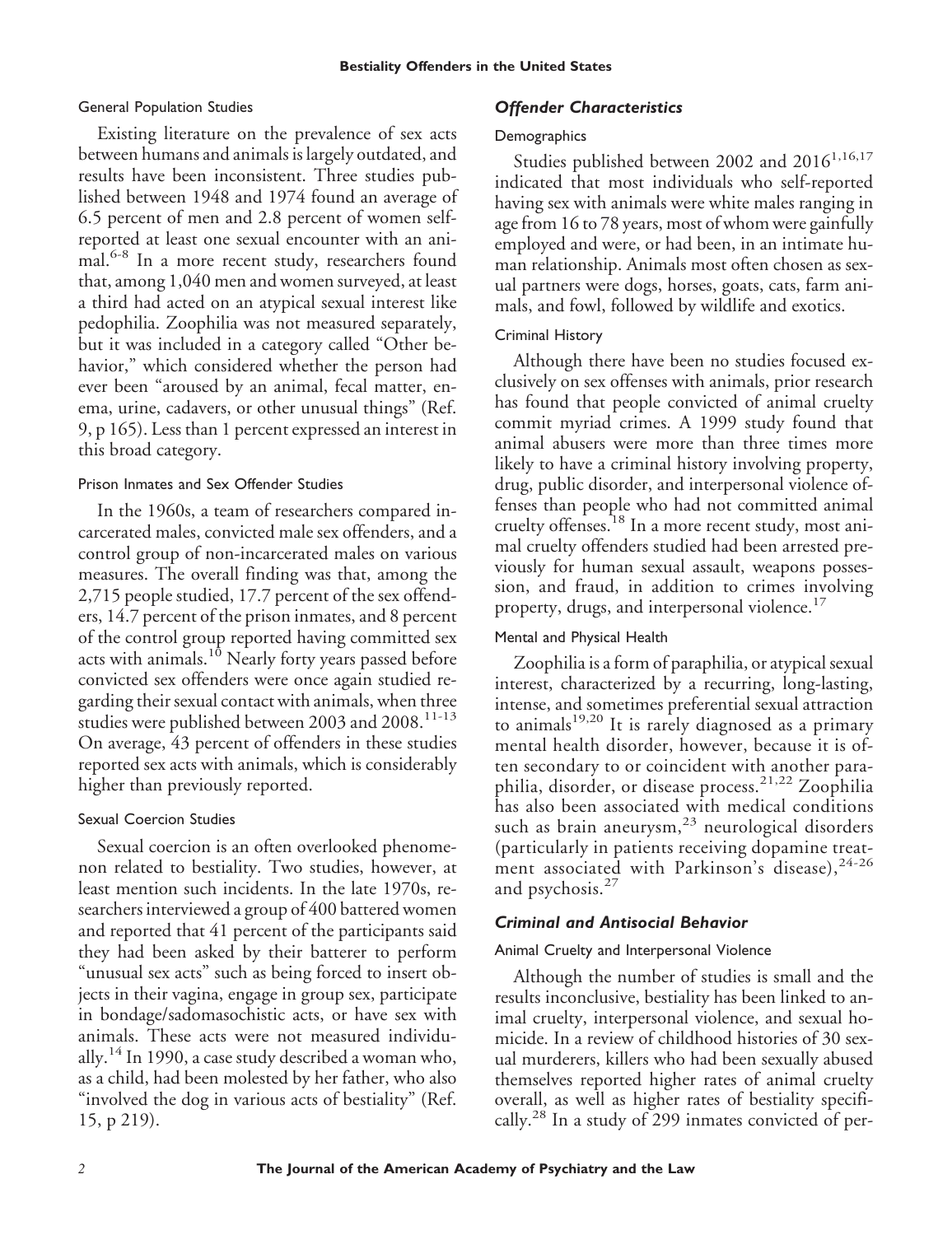son, non-person, and drug-related crimes, researchers who considered the effect of severe childhood discipline or abuse or childhood exposure to animal cruelty (including bestiality) on the types of crimes for which the inmates were convicted found an association between punitive childhood histories and antisocial behavior.<sup>29</sup> Inmates who reported witnessing or participating in acts of animal cruelty were asked follow-up questions regarding the number of animals involved, what was done, who engaged in the acts, and the age of the inmate at the time. No similar questions were asked of the 11 percent of inmates  $(n = 33)$  reporting animal sexual abuse.<sup>29</sup> In 2008, researchers revisited an earlier study of 261 inmates from three different prisons and noted that inmates who had choked animals as children were more likely to have also committed bestiality.<sup>30</sup>

## Human Sexual Offending

In at least three studies, sexual offending against animals has been associated with human sexual offending. In 1995, the Abel Assessment for Sexual Interest was developed as a tool for measuring sexual deviance in adults and juveniles. At a 2009 conference on child molestation research and prevention, Gene Abel and his colleagues presented findings based on results accumulated from assessments administered over a number of years by 500 clinics across North America. Across 44,202 assessments of adult males being evaluated for sexual misconduct, 28 percent had committed a sexual offense against a child, and 5 percent reported a sexual interest in bestiality. Among the child sex offenders, when compared with other reported behaviors such as exhibitionism, frotteurism, and pornography use, bestiality was found to be the single largest factor in predicting increased risk to molest a child, particularly if sexual contact or interest in animals began at an earlier age.<sup>31</sup> In one study of 84 forensically committed child sex offenders, 3.6 percent admitted to a history of bestiality.<sup>32</sup> In a 2016 study of 150 adult animal cruelty offenders, 12 men arrested for animal sexual abuse had also committed human sexual assault; more than half of their victims were under the age of 18.<sup>17</sup>

#### Animal and Child Pornography

There is some evidence that people drawn to child pornography may also possess or view animal pornography (i.e., images depicting an animal being sexually abused). In studies of incarcerated offenders, researchers reported that 15 to 29 percent of the inmates had viewed both animal and child pornography.33,34 Although little is known about people who create, disseminate, exchange, sell, or purchase animal pornography, some information can be gleaned from a study of adult male child pornography offenders released to community supervision, where researchers found 15 percent of the subjects collected animal pornography within five years of release.<sup>35</sup> One form of animal and child pornography that often goes unnoticed is pornographic anime, a style of Japanese film and television animation also found in a book form called manga. Anime depictions and stories frequently feature child-like or animal-like characters in everyday or fantasy situations (for example, Pokémon or My Little Pony). Hentai is a controversial form of anime that, loosely translated, means perverted or perverse sexual desire, and most often depicts anime characters in situations of sexual violence and rape. A somewhat familiar example of hentai is a circa 1814 woodcut, often called "The Dream of the Fisherman's Wife," by Katsushika Hokusai that depicts a woman receiving oral pleasure from two octopuses.

A recently emerging form of sexually motivated animal cruelty is zoosadism or animal torture pornography, sometimes referred to as "crush" or "squish" porn. Crushing is a paraphilia in which a person is aroused either by committing or watching the crushing of small objects (like crackers) or small animals (like kittens or rabbits). Crush videos are specifically illegal under U.S. Federal law 18 U.S.C. 48,<sup>36</sup> but the extent of the behavior is unknown, and only one such case has been successfully tried in the United States thus far.<sup>37</sup>

## *Animal Sex Abuse and the Law*

Currently, there is no specific federal law prohibiting sex acts between humans and animals; however, nearly every U.S. state has criminalized bestiality in some form. The definition of what constitutes a prohibited act and how offenders should be punished or monitored varies considerably from state to state. As an example, 15 states refer to sex acts with animals as "bestiality," 11 refer to bestiality as "sexual assault or misconduct," 10 consider it a "crime against nature," and "buggery/sodomy" is still used by South Carolina and Kansas. Sentencing guidelines also vary: a single incident of bestiality could result in a sixmonth incarceration in California or five years of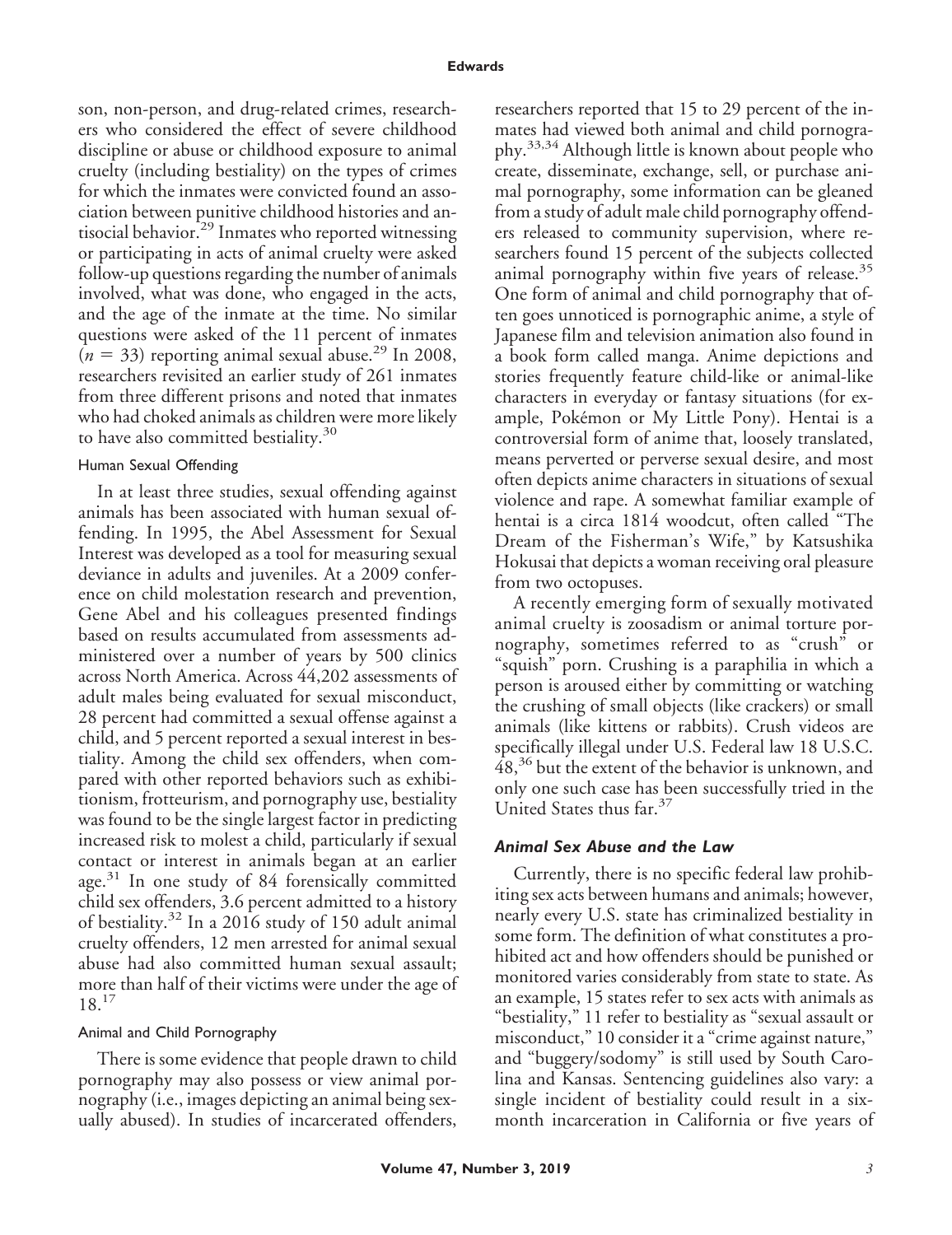hard labor in Louisiana.<sup>38</sup> In about half of U.S states, a violation of the bestiality law can result in placement on a sex-offender registry; however, the use of sex-offender registries for sexual crimes involving animals is still in its infancy, and at least two convictions have been overturned.<sup>39,40</sup> Pornography depicting animals is not considered illegal under federal or state law unless it meets the criteria of the Miller Test, which essentially determines whether the images or material have any artistic or other value and would otherwise be considered lewd, filthy, or disgusting to the average person.<sup>41</sup>

# **Methods and Data**

The goal of this research was to document the nature and number of bestiality arrests in the United States over an extended period to create a platform for future research. Due to the overall limited number of bestiality-related arrests reported, criteria for inclusion was defined broadly to include every arrest in the United States from 1950 forward that involved deliberate sexual contact with an animal; assistance, filming, or coercion of another person to commit a sex act with an animal; solicitation or advertising for sex with an animal; or production, possession, or sharing any visual depiction of sexually explicit conduct involving a person and an animal. Information collected included offender demographics (i.e., age, gender, marital status, children, race, employment) and criminal history, victim characteristics (i.e., age, gender, relationship to offender, and level of sexual contact with offender), offense characteristics (i.e., description, location, year of arrest, co-defendants, and reporting party), and certain elements of the adjudication process (i.e., charge at arrest, charge at conviction, resolution, and appeals). Approval by an ethics committee or institutional review board was not sought for this research because the study is a retrospective review of bestiality-related incidents occurring over a 40-year period, according to information retrieved from publicly available sources. No individual subjects were interviewed, and no names were used in the presentation of data or findings. It should also be noted that animals are not protected by the Health Insurance Portability and Accountability Act (HIPAA), which, among other provisions, protects the privacy of a person's health records. In no case was data obtained or recorded that could be considered protected health information.

Prior to this study, no collection of data on arrests for animal sexual abuse or exploitation existed; therefore, data had to be built using a case-study approach. The most accurate, reliable, and relevant information was collected from multiple sources, including, but not limited to, extant media reports that were typically available online from local news services (142 cases), criminal background research services such as Intellius.com and Truthfinder.com (114 cases), arrest reports and court records available online or by written request (95 cases), court of appeals opinions and decisions available online or through services such as Westlaw (82 cases), and Internet queries using search terms such as bestiality, crime against nature, and sodomy $+$ animal (23 cases). Whenever possible, records from one source were verified or expanded by reviewing records from another source. For example, media reports were verified through court records; criminal background information was expanded by reading multiple media reports or other sources to confirm dates and circumstances of the arrest. Information on 23 incidents was expanded through communication with individuals who had direct knowledge of the case (e.g., an arresting officer, an animal control officer, a prosecutor, an owner of an abused animal, a veterinarian, or an animal shelter worker). Information obtained from anonymous or unnamed sources was not used directly in the study but aided in the author's understanding of some incidents. Thirty-seven arrests could not be verified through additional sources, most often due to sealed or redacted records or the age of the incident.

Data collection methods resulted in an initial dataset of 472 bestiality-related arrests between 1953 and 2015. Two arrests, from 1953 and 1970, were excluded for lack of detail, as were three arrests for false charges; these exclusions would not likely have affected study results. Eleven juvenile offenders (i.e., 12–17 years old) were excluded for legal and privacy reasons. The resulting dataset consisted of 456 adult offenders. Descriptive information was entered in a customized electronic database along with any associated documents or images. Diagnosis or reference to any form of fetish or paraphilia, as well as alleged or suspected prior acts of bestiality not resulting in arrest were noted in the offender's background or criminal record. The phrase "had sex with" was used in some source records to indicate that a sex act with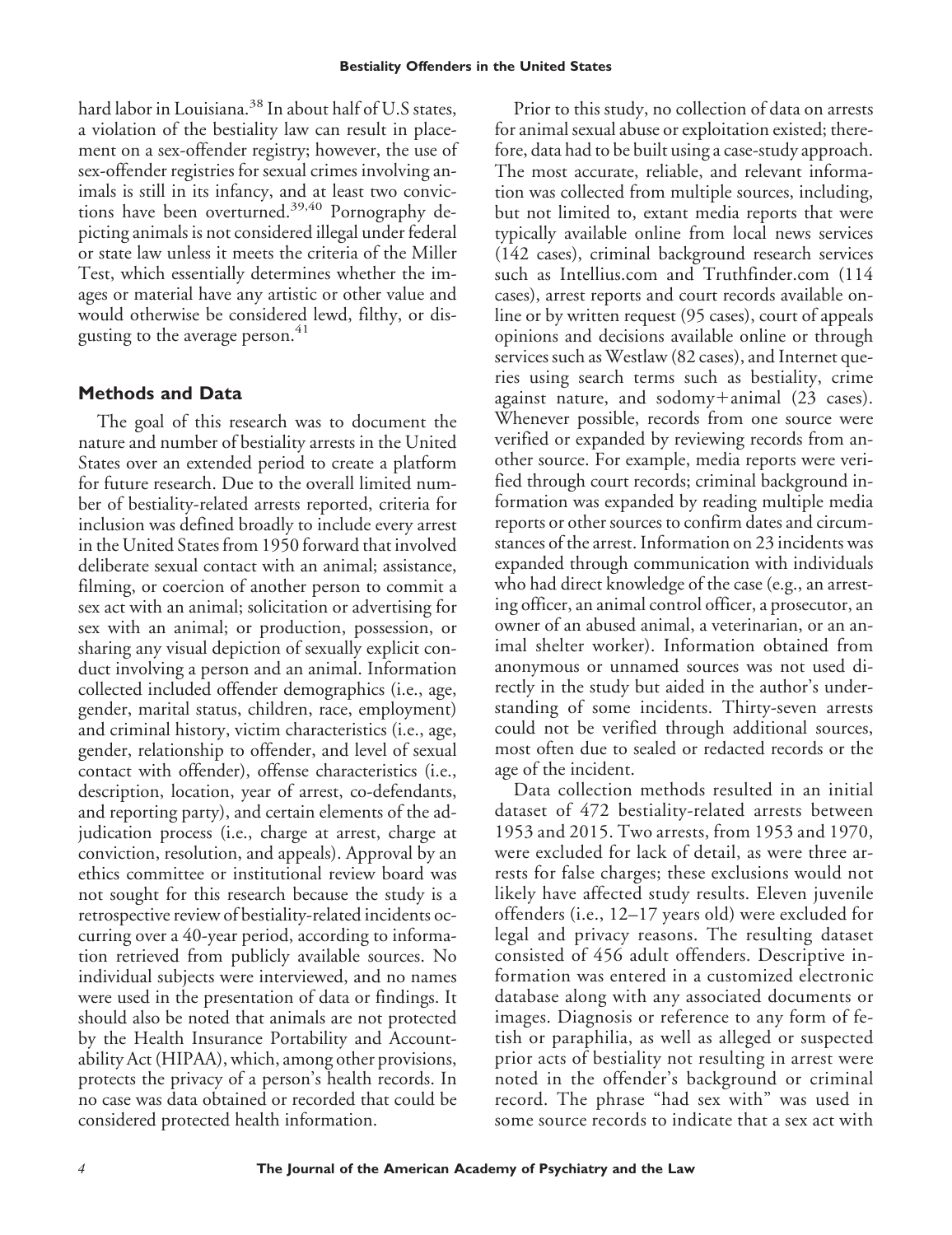



**Figure 1.** Bestiality-related arrests in the United States, 1975–2015.

an animal had occurred, but the type of contact was not specifically described. For purposes of frequency reporting, "had sex with" was tracked separately but was included in overall statistics related to direct sex acts with animals. Incidents in which an identified animal or person was sexually abused or victimized were tracked separately from incidents involving pornographic images of unidentified animals or people. Data for each variable were converted to numeric codes for frequency counts and simple comparative analysis using Microsoft Excel.

## **Results**

## *Animal Sexual Abuse Occurred Across the U.S.*

Arrests for bestiality-related incidents were reported throughout most of the United States between 1975 and 2015. There was no record of arrests in Hawaii, Montana, North Dakota, Wyoming, or the District of Columbia. The annual number of arrests was minimal between 1975 and 2001 (1–2 per year), but this began rising sharply in 2004, peaking at 259 arrests during the period of 2011 to 2015 (Fig. 1).

## *Offender Characteristics May Be Changing*

#### **Demographics**

Table 1 summarizes the characteristics of 456 adult offenders who were primarily males (86.0%) and

ranged in age from 18 to 82 years, with a mean age of 38 years. Females accounted for 13.6 percent of all offenders, ranging in age from 18 to 61 years, with a mean age of 34. Three offenders were excluded from demographic statistics because gender for two offenders was not reported, and one offender was described as "transgender or transsexual." Compared with prior studies of self-reporting zoophiles or animal sex offenders, the percentage of female offenders was higher $1.7$  and males continued to offend later in life.<sup>1,10</sup> The number of women arrested doubled between 2012 and 2013 to a high of 17 offenders, dropping to only one female offender in 2014. Women offenders most often acted as part of a male/female couple ( $n = 40, 64.5\%$ ). Race was known for most offenders; white race was most prevalent (71.3%), followed by African-American (5.5%) and Hispanic-American (5.3%). Foreign-born and Native-American offenders were relatively rare (2.3%). Relationship status was known for 200 individuals. At the time of the index arrest, 87.5 percent of offenders were, or had been, in a personal relationship, and 64 offenders were reported to have more than one child. Employment status was known for 178 individuals (39.0%), most of whom were gainfully employed in a variety of fields. The most frequently reported jobs were those in public service, such as police, fire, or military service (14.8%), followed by animal-related jobs such as farming, animal shelter/rescue, pet services, and veterinary assistance (14.2%).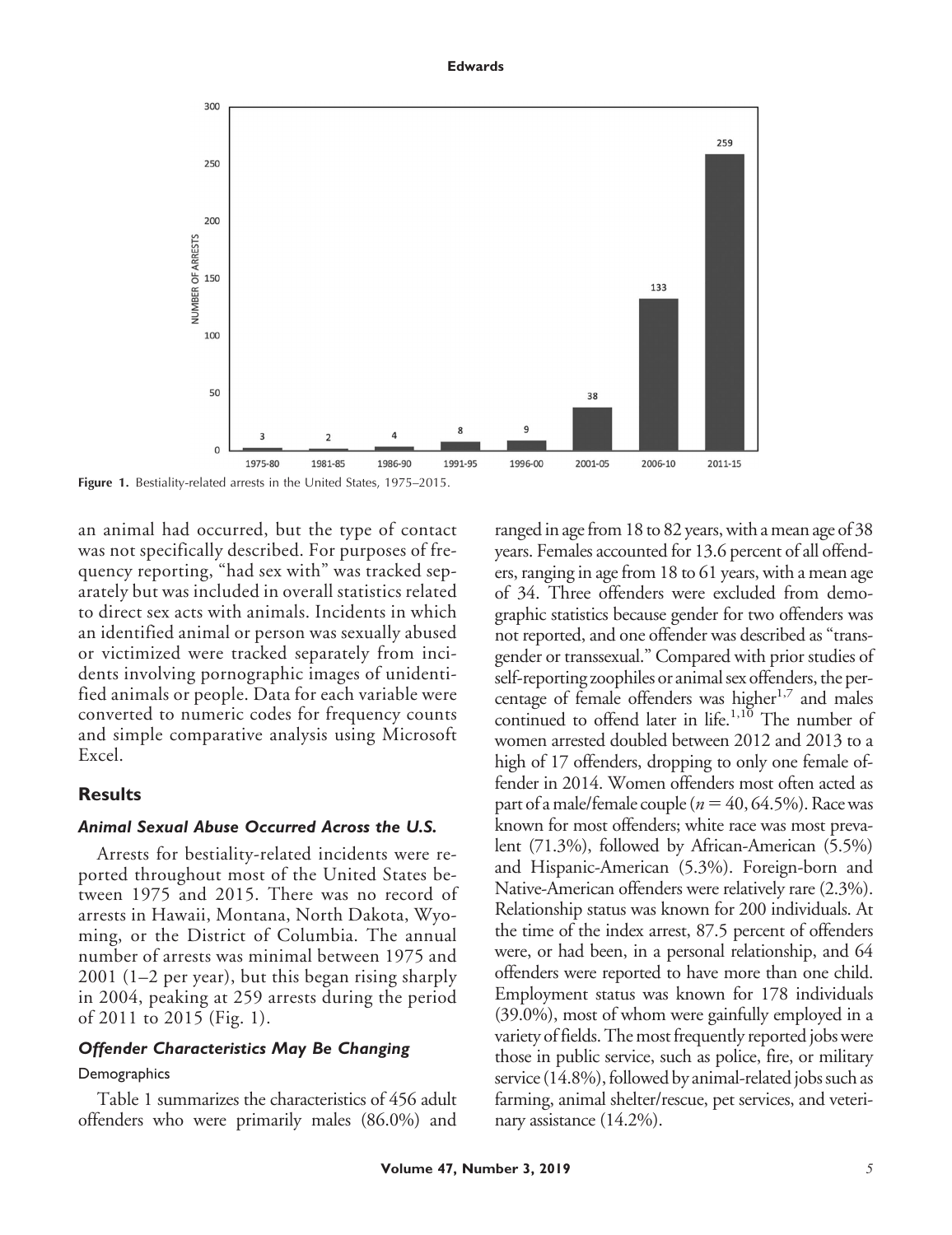| Offender age group at time of arrest<br>$(n = 442)$ , years | Male       | Female     |
|-------------------------------------------------------------|------------|------------|
| $<$ 20                                                      | 3(0.8)     | 2(3.3)     |
| $20 - 29$                                                   | 103 (27.2) | 21 (35.0)  |
| $30 - 39$                                                   | 86 (22.8)  | 17(28.3)   |
| $40 - 49$                                                   | 86 (22.8)  | 15(25.0)   |
| $51 - 60$                                                   | 71(18.8)   | 4(6.7)     |
| $61 - 70$                                                   | 25(6.6)    | 1(1.7)     |
| $71 - 80$                                                   | 4(1.1)     | 0(0.0)     |
| Gender ( $n = 456$ )                                        |            |            |
| Male                                                        |            | 392 (86.0) |
| Female                                                      |            | 62 (13.6)  |
| Transgender                                                 |            | 1(0.2)     |
| Unknown                                                     |            | 1(0.2)     |
| Race $(n = 383)$                                            |            |            |
| White                                                       |            | 325 (84.9) |
| African American                                            |            | 25 (6.5)   |
| Hispanic                                                    |            | 24(6.3)    |
| Other                                                       |            | 9(2.3)     |
| Relationship status ( $n = 200$ )                           |            |            |
| Single, no intimate relationships with humans               |            | 25 (12.5)  |
| Is or has been in an intimate human relationship            |            | 175 (87.5) |
| Children ( $n = 64$ )*                                      |            |            |
| 1                                                           |            | 30(15.1)   |
| $\overline{2}$                                              |            | 23 (11.6)  |
| 3                                                           |            | 14(7.0)    |
| $\overline{4}$                                              |            | 6(3.0)     |
| 5                                                           |            | 1(0.5)     |
| Employment ( $n = 169$ )                                    |            |            |
| Animal-related                                              |            | 24 (14.2)  |
| Child-related                                               |            | 7(4.1)     |
| Student, unemployed                                         |            | 15(8.9)    |
| Military, fire, law enforcement                             |            | 25 (14.8)  |
| Teacher, minister                                           |            | 11(6.5)    |
| Medical, legal                                              |            | 15(8.9)    |
| Employed, not otherwise specified                           |            | 72 (42.6)  |

**Table 1** Offender Demographics

Data are presented as *n* (%). Demographic information was variably available across the cases reviewed. The numbers for which specific information is available are listed for each demographic. \* Number of offenders with children, including any children associated with this offender regardless of whether living with

Criminal History

offender at time of incident.

Half of all offenders  $(n = 241, 52.9%)$  had prior criminal histories. Among offenders with a criminal record, 33.2 percent of them had committed sexual offenses against children or adults, 25.7 percent had committed animal cruelty or bestiality, 26.6 percent had committed property-related offenses, 19.1 percent were involved with drugs or alcohol, 15.8 percent had convictions for interpersonal or domestic violence, and 10.8 percent had prior convictions for

child pornography. Two offenders had previously coerced another person to commit bestiality or solicited an animal for sexual purposes, and two had prior convictions for possession of weapons/explosives. Men who had previously been charged or convicted for animal sex abuse were nearly four times more likely to repeat this crime than offenders with no prior arrests for bestiality.

#### Sexual Deviance

Thirty-four offenders (7.5%) were diagnosed with paraphilias or reported as exhibiting paraphilic interests or behaviors, one third of whom exhibited multiple paraphilias. The most prevalent paraphilia was coprophilia/urophilia ( $n = 7$ ), followed by voyeurism  $(n = 5)$ , zoophilia  $(n = 2)$ , pedophilia  $(n = 2)$ , necrophilia (*n* - 2), sadism/masochism (*n* - 2), cross-dressing  $(n = 1)$ , and a fetish for stuffed animals ( $n = 1$ ). There were no diagnoses of exhibitionism, although several offenders were arrested multiple times for acts committed in public places, including one undiagnosed offender who had sex with a dead dog in full view of a daycare facility.

## *Animals and Humans Were Sexually Abused*

Most of the 456 arrests involved the direct sexual abuse of an animal, a person, or both. Table 2 describes victim characteristics such as age, gender, and relationship to the offender. Table 3 compares the number of arrests in which an animal or a person was physically victimized. Animal and child victims depicted in pornography are discussed in another section.

#### Animal Victims

Dogs were the most frequent victims, followed by horses, farm animals (e.g., cattle, goats, chickens, and pigs), and other species (e.g., reptiles, wildlife, cats, and birds). The number of animals sexually abused in each incident ranged from 1 to 24; however, most arrests involved a single animal (83.7%). The animal's age was reported in about half of all arrests (52.4%), and where known, they were most often under a year old. Animal victims most often lived with or were known to the offender (72.5% of incidents). In 71.1 percent of the arrests  $(n = 324)$ , animals were directly sexually assaulted by the offender ( $n = 277$ ), by a person the offender coerced  $(n = 30)$ , or by someone the offender assisted (e.g., a willing spouse)  $(n = 17)$ .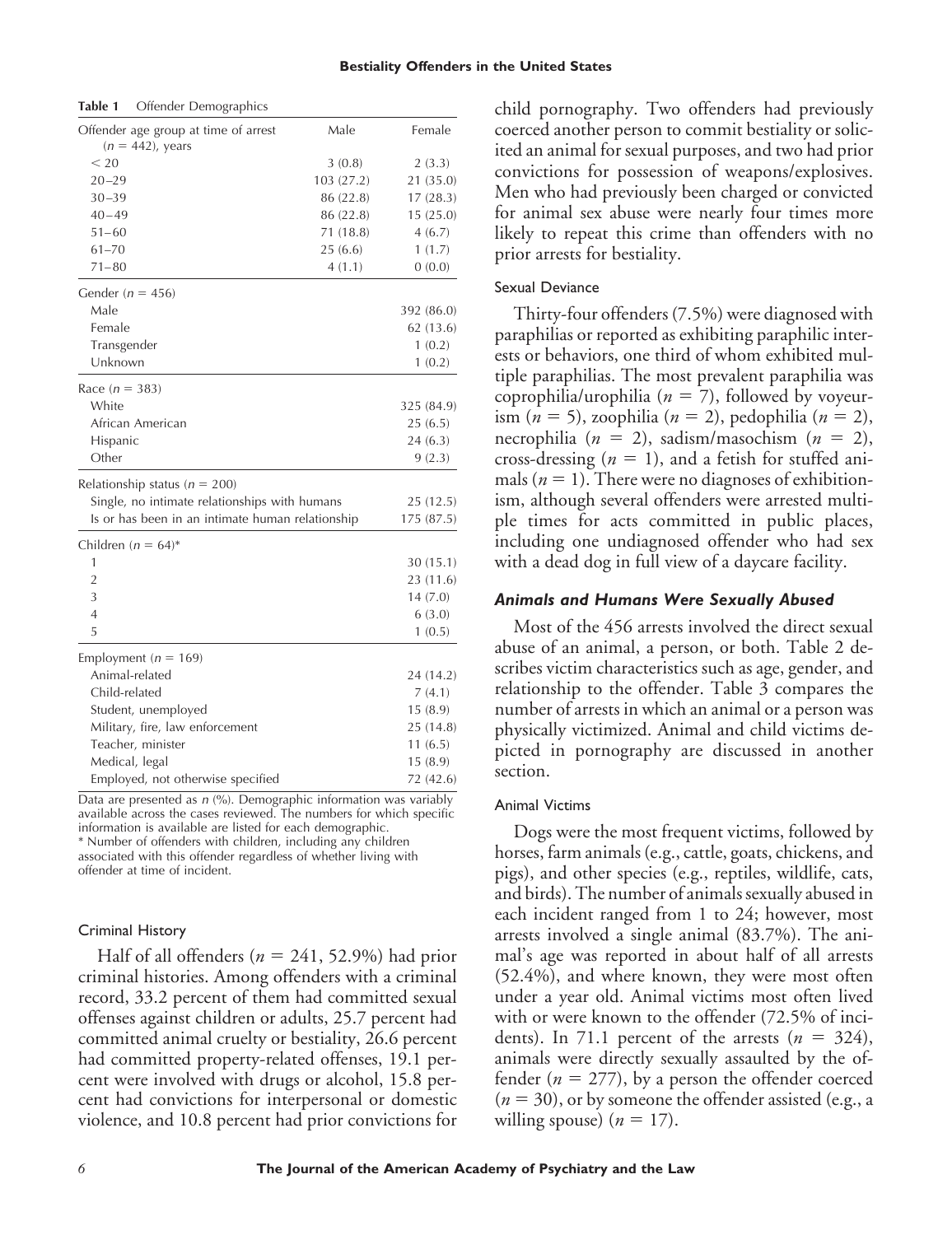#### **Edwards**

#### **Table 2** Victim Characteristics

|                                                                 | Animal       | Child      | Adult            |
|-----------------------------------------------------------------|--------------|------------|------------------|
| Victims across 456 arrests, n                                   | 413          | 213        | 28               |
| Arrests by victim type                                          | 340 (74.6)   | 138 (30.3) | 24(5.3)          |
| Animal species                                                  |              |            |                  |
| Dog                                                             | 238 (70.0)   |            |                  |
| Horse, donkey                                                   | 42 (12.4)    |            |                  |
| Livestock (cow, pig, sheep, goat, chicken)                      | 20(5.9)      |            |                  |
| Wildlife (deer, squirrel)                                       | 3(0.9)       |            |                  |
| Other (cat, reptile)                                            | 8(2.4)       |            |                  |
| Unknown                                                         | 29(8.5)      |            |                  |
| Victim gender $\frac{6}{6}$ based on <i>n</i> victims in group) |              |            |                  |
| Male                                                            | 48 (14.1)    | 32 (15.0)  | 3(10.7)          |
| Female                                                          | 68 (20.0)    | 69 (32.4)  | 25 (89.3)        |
| Both (arrests in which both genders were victimized)            | 5(1.5)       | 14(6.6)    | $\mathbf{0}$     |
| Gender unknown                                                  | 219 (64.4)   | 98 (46.0)  | $\mathbf{0}$     |
| Age of youngest victim, years                                   |              |            |                  |
| $\leq 1$                                                        | 19(5.6)      | 4(1.9)     |                  |
| 1                                                               | 7(2.1)       | 6(2.8)     |                  |
| $\overline{2}$                                                  | 6(1.8)       | 3(1.4)     |                  |
| 3                                                               | 5(1.5)       | 7(3.3)     |                  |
| $\overline{4}$                                                  | 2(0.1)       | 10(4.7)    |                  |
| $5 - 10$                                                        | 12(3.4)      | 27(12.7)   |                  |
| $10 - 16$                                                       | $\mathbf{0}$ | 47(22.1)   |                  |
| Age not reported                                                | 289 (85.0)   | 109(51.2)  | 28 (100.0)       |
| Estimated number of victims involved in arrest                  |              |            |                  |
| 1                                                               | 250 (73.5)   | 97(45.5)   | 21 (75.0)        |
| $\overline{2}$                                                  | 30(8.8)      | 24(11.3)   | 3(10.7)          |
| 3                                                               | 9(2.6)       | 4(1.9)     | $\mathbf{0}$     |
| $\overline{4}$                                                  | 2(0.6)       | 2(0.9)     | $\mathbf{0}$     |
| $5 - 10$                                                        | 3(0.9)       | 8(3.8)     | $\overline{0}$   |
| Multiple                                                        | 11(3.2)      | 3(1.4)     | 1(3.6)           |
| Unknown                                                         | 35(10.3)     | 75 (35.2)  | 3(10.7)          |
| Relationship to offender                                        |              |            |                  |
| Lived with offender                                             | 166(48.8)    | 55 (25.8)  | $\boldsymbol{0}$ |
| Known to offender                                               | 80 (23.5)    | 46(21.6)   | 24 (85.7)        |
| Unknown to offender                                             | 47 (13.8)    | 14(6.6)    | 3(10.7)          |
| Relationship not reported                                       | 47(13.8)     | 98 (46.0)  | 1(3.6)           |

Data are presented as  $n$  (%).

## Human Victims

At least 213 children and 28 adults were directly sexually victimized by the offender in 144 separate (31.6%) arrests. In 50 arrests, the offender had sex with a child or a non-consenting adult in addition to

having sex with an animal. In 30 arrests, the offender did not have sex with an animal, but coerced a child  $(n = 25)$  or an adult  $(n = 5)$  to do so through verbal or physical aggression; many of these incidents were filmed or photographed and then posted on the In-

|                                        | Animal    | Child     | Adult   |
|----------------------------------------|-----------|-----------|---------|
| Direct sexual contact by offender      | 277(60.7) | 46(10.1)  | 4(0.9)  |
| Coerced sexual contact by offender     | 30(6.6)   | 13(2.9)   | 12(2.6) |
| Facilitated sexual contact by offender | 17(3.7)   |           |         |
| Intended (solicited) sexual contact    | 16(3.5)   | 5(1.1)    | 3(0.7)  |
| Exploitive (pornographic images)       | 116(25.4) | 112(24.6) | 4(.9)   |
| Contact level unknown                  | 0         | 37(8.1)   | 5(1.1)  |

Data are presented as  $n$  (%).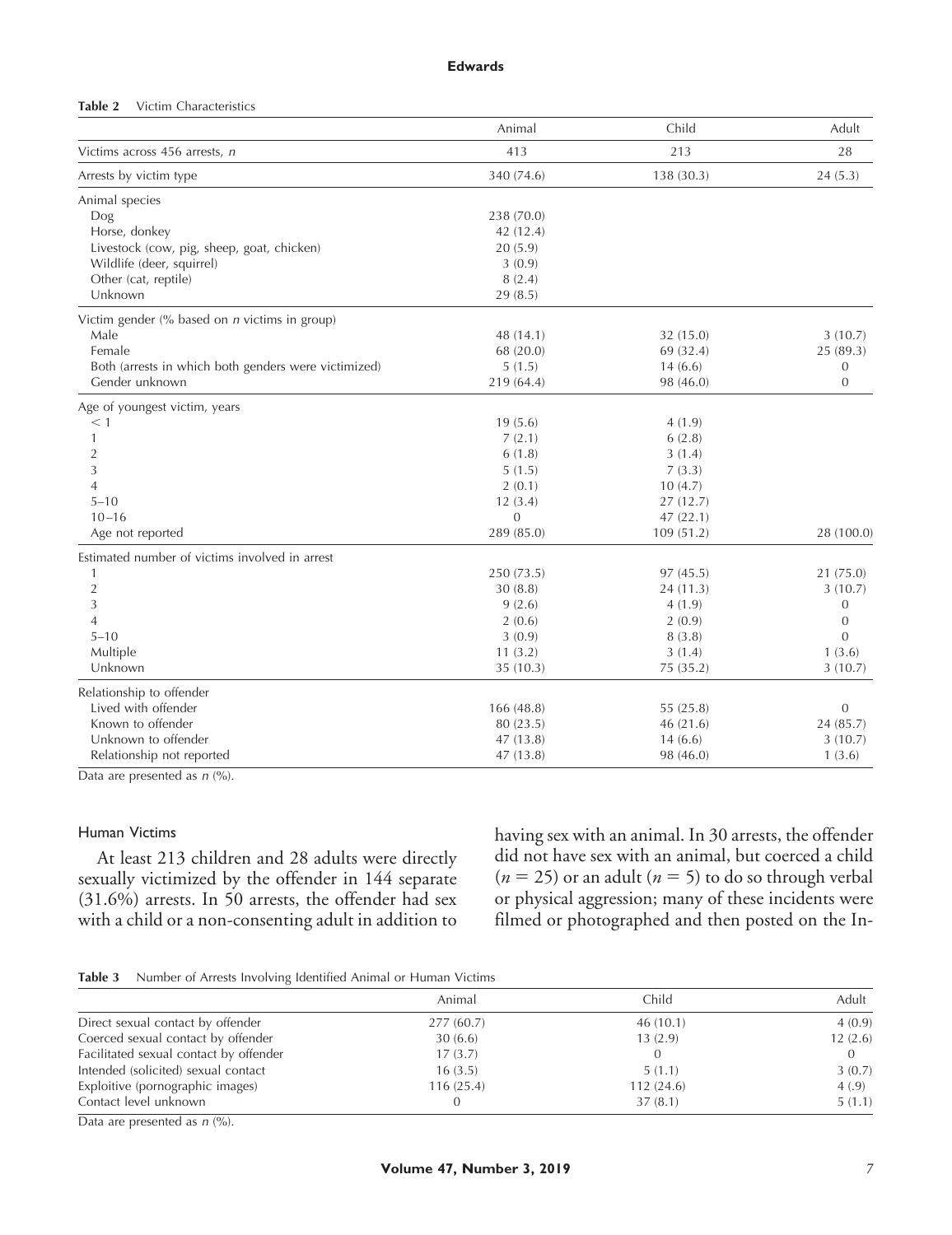ternet. In eight arrests, the offender did not have sex with an animal but solicited a child or adult to do so in the offender's presence. In 25 arrests (5.5%), animal pornography was used to groom a child for sexual behavior, and in two incidents an adult was sexually harassed or unknowingly filmed in a sex act with an animal. Among offenders with a criminal history, 80 (17.5%) had a prior history of child ( $n =$ 57) or adult  $(n = 23)$  sexual abuse, and 15  $(3.3\%)$ had prior convictions related to child pornography. In other words,  $45.6$  percent ( $n = 208$ ) of all offenders in the study had at some point sexually exploited or offended against children and adults.

## *Level of Sexual Contact Varied*

No single profile of an animal sex offender emerged; however, sex acts could be grouped into three broad categories: incidents in which the offender had, or intended to have, direct sexual contact with an animal (Direct or Intended); those in which the offender did not have sexual contact with an animal but facilitated, solicited, or coerced someone else to do so (Indirect); and incidents in which the offender did not have sex with an animal but viewed or collected animal pornography (Noncontact).

## Direct or Intended

Direct or intended contact by the offender included incidents of fondling or sexual touching of an animal without penetration of genitals, anus, or mouth; penetration of an animal's mouth, anus, or sex organ by the offender or of the offender's mouth, anus, or sex organ by the animal; indeterminate contact (reported as "had sex with") in which contact occurred but the level of fondling or penetration was unknown; violent contact in which the animal was significantly injured or killed; deviant contact in which the offender had penetrative contact with an animal carcass; and intended contact in which the offender advertised or otherwise solicited an animal for sexual purposes.

Direct or intended contact was present in 64.3 percent of arrests, including 122 arrests reported as "had sex with." Penetration was reported in 116 arrests. Fondling and masturbation without penetration occurred in five arrests. In 72.5 percent of incidents, the animal lived with or was known to the offender. Thirty-four incidents involved violent or sadistic acts resulting in death or euthanasia of the animal, seven of which involved rape with an object. In four incidents, the offender had sex with an animal carcass. Slightly more than one quarter of the group (27.6%) were repeat offenders who had sex with more than one animal, multiple times with the same animal, or in multiple incidents over an extended period. In 50 arrests, the offender molested, raped, or otherwise sexually assaulted children and adults in addition to committing sex acts with an animal. At least eight of these offenders were registered sex offenders at the time of the index arrest. In a small percentage of arrests (3.5%), the offender solicited an animal for sexual purposes, typically through online advertising or social media. While solicitation occasionally resulted in some sort of trade (e.g., the offender offered a sexual service to the provider of the animal), the exchange of money was not reported in any arrest. One example of solicitation involved a 68-year-old male who advertised on Craigslist seeking sex with an animal, and then flew more than 2,000 miles with the intention of being sodomized, bringing along several shirts for the animal to urinate on, with the intention to masturbate to the memory later.

## Indirect Contact

In 47 arrests (10.3%), the offender did not have sex with an animal but facilitated, filmed, solicited, or manipulated another person to do so. In 16 incidents, indirect sexual assault of an animal involved children: in nine incidents, a child was forced to have sex with the family pet; three incidents involved multiple children who were sexually abused as part of an underground "sex slave" operation; and in four incidents the offender used the Internet to intimidate minors into producing photos and videos of sex acts with animals. Eight incidents involved adults who were unable to consent due to mental health or substance impairment. Examples include an unconscious woman who was raped with a snake and a woman held hostage by a disturbed boyfriend who injected her with heroin and forced her to fellate his dog.

Sixteen indirect offenders filmed or otherwise assisted another adult in committing bestiality (e.g., arrests in which one partner filmed the other having sex with an animal) and then posted the images online. It is unknown whether the offender or actors received payment for any of the videos or still images.

A small subset of indirect offending involved incidents in which animals were crushed, tortured, and killed primarily for the sexual pleasure of the person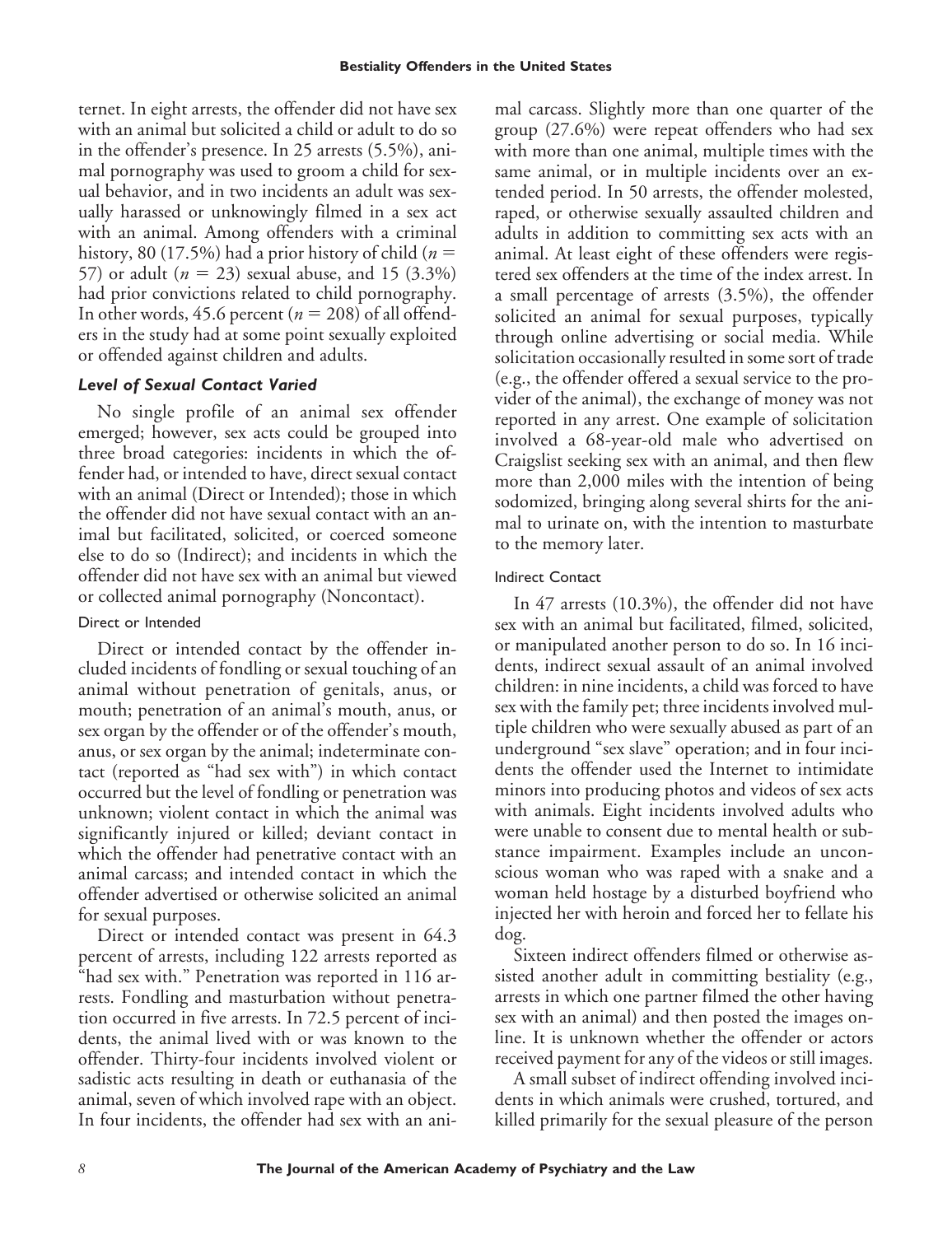#### **Edwards**



Figure 2. Summary of arrest resolutions through the courts.

watching. Three such incidents (involving a total of six offenders) were included in this study. The number of animals killed is unknown; however, in each incident, multiple small animals, including dogs, cats, rabbits, lizards, frogs, and other reptiles were depicted while being tortured and killed in videos or live webcasts. Two of the three incidents resulted in an exchange of money, including payment for the actors and directors as well as payment by the person watching the torture via webcam or video.

#### **Noncontact**

In 157 arrests (34.4% of all arrests), the offender had no sexual contact with an animal, but animal pornography (aniporn) was in evidence. Eleven offenders used aniporn to groom a child for sex acts, and in two incidents the images were shown to adults being stalked or harassed by the offender. Among offenders who collected aniporn, 26 (16.6% of the group) sexually abused children; three children and one adult were solicited for sex acts with an animal, and one child was forced to complete that act. Seven offenders (4.5%) collected pornographic anime or manga. All but two of the arrests in this group resulted from child pornography or other sex-related investigations. Of the two arrests specifically for the collection of animal-related pornography, one offender sold crush videos to an out-of-state customer, and the other offender was a producer and distributor of bestiality and scat (human excrement) films.

## *Wide Variability in Charging and Adjudication*

Fig. 2 summarizes adjudication outcomes for all 456 arrests. In the majority of arrests  $(n = 340,$ 74.6%), bestiality was a chargeable offense; however, prosecution was declined in 49 cases, and 84 offenders (24.7% of chargeable offenses) were allowed to plead to a charge that obscured the sexual nature of the crime (e.g., criminal trespass or animal cruelty). Among 207 cases where bestiality was charged (61.9% of the chargeable group), the outcome was pending or unknown for 42 cases. Of the cases that did not result in bestiality conviction, five offenders were deported, four served time on a different outstanding charge, and 23 plea-bargained to a nonsexual charge. Of the 207 cases, 64.3 percent ( $n =$ 133) resulted in convictions with prison sentences averaging 24 months ( $n = 72$ ), probation averaging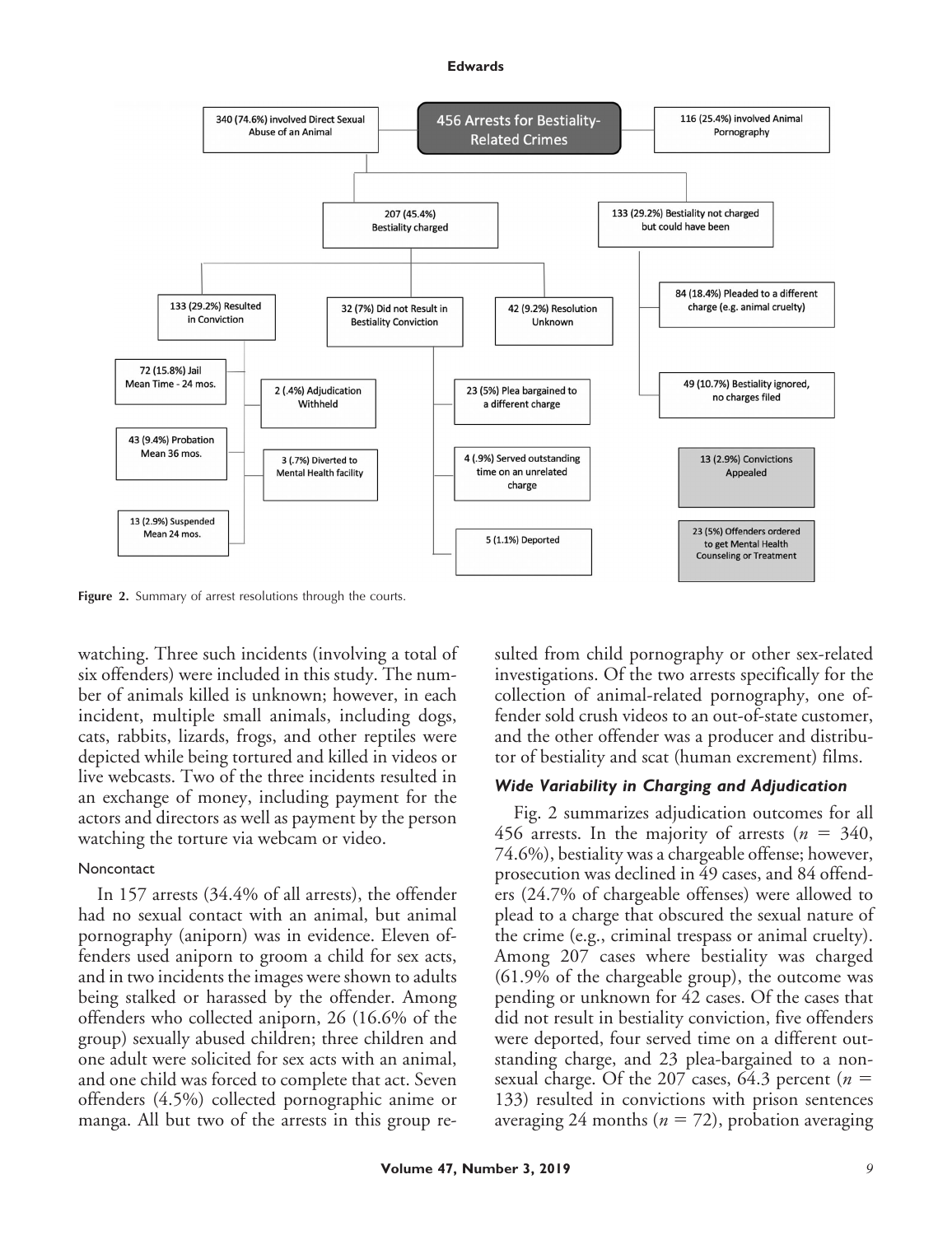36 months ( $n = 43$ ), or suspended sentences averaging 24 months ( $n = 13$ ). In five cases, adjudication was withheld ( $n = 2$ ) or diverted ( $n = 3$ ), meaning a prison or probated sentence would not be imposed as long as conditions of release or treatment were met  $(n = 2)$ . Twelve offenders were ordered to register as sex offenders; one of whom successfully appealed, arguing that, under the pertinent state law, "victim" was generally taken to mean a person not an animal. Of the 31 offenders who coerced a child to commit bestiality, only two were convicted on bestiality charges; both received 30-day sentences to run concurrently with other penalties. In other words, 29.2 percent of all bestiality-related arrests resulted in prosecution and sentencing for that crime.

# **Discussion**

The results of this research should be viewed with several factors in mind. During the 40-year period studied, significant changes occurred: the number of states criminalizing bestiality tripled between 1990 and 2015; Internet access and cell-phone technology facilitated greater access to animal pornography and interaction with others with zoophilic interests; and our knowledge and understanding of the relationship between animal and human cruelty increased, influencing how laws are written and enacted. A limitation of this study was the lack of prior statistics and available research on bestiality, which required construction of an original dataset. Although the resulting sample size was significant, it likely does not represent the entire population of people who have been arrested for bestiality-related acts. A further limitation was the lack of specificity in some source material, which has been described and explained where indicated above. A strength of the study is that the current findings provide a reliable platform from which to build hierarchical data and draw realistic conclusions about the nature and number of bestiality-related incidents and how they are resolved in the courts.

# *Rise in Bestiality-Related Arrests*

The dramatic increase in arrests since 2004 should be interpreted with caution. The lack of reported bestiality-related arrests in Hawaii, Montana, North Dakota, Wyoming, and the District of Columbia, for example, is likely due to a lack of detection or reporting. It is also likely that many older arrests involving the sexual abuse of animals were not reported as such, either because a law prohibiting bestiality did not exist at the time, or the offender was charged with something less descriptive, such as animal cruelty or public intoxication. In addition, the U.S. population has more than doubled over the past 40 years; therefore, there is a larger pool of potential offenders who may be detected now than in the past. Widespread Internet access may have resulted in more people acting on sexual fantasies and interests. For example, membership in online communities catering to a sexual interest in animals has grown significantly since the introduction of dial-up bulletin boards in the 1970s and 1980s. On one popular online site, which currently boasts more than a million users, subscribers regularly post "how-to" information for other people interested in bestiality, arrange to meet one another or to share animals, and otherwise encourage and validate behavior that is generally considered deviant.<sup>42</sup>

# *Human Sexual Offending*

A finding of concern was that nearly half (45.6%) of all offenders in the study sexually exploited or offended against children and adults either in the current incident or as part of their criminal background. This is an important finding, but it cannot be deduced from the study data that animal sexual abuse is a predictor or indicator of risk to sexually offend against children or adults, as has been reported in other studies.<sup>33,34</sup> In some incidents, child sex abusers admitted to having previously committed sex acts with animals without ever being caught. In other incidents, released sex offenders with no evidence of prior bestiality violated probation or parole by sexually abusing an animal.

# *Criminal History and Demographics*

The finding that 53 percent of animal sex abuse offenders had a prior criminal history involving sexual abuse, interpersonal violence, property-related offenses, and other crimes was consistent with previous studies.<sup>10,17,18</sup> In comparison to prior studies of self-reported sex acts with animals, the current findings indicate the number of female offenders may be increasing, and males may be offending later in life. It is unclear from the current data why more females appear to be sexually active with animals now than in the past; one possibility is that the number of women arrested overall has been increasing. According to The Sentencing Project, since 1980 the number of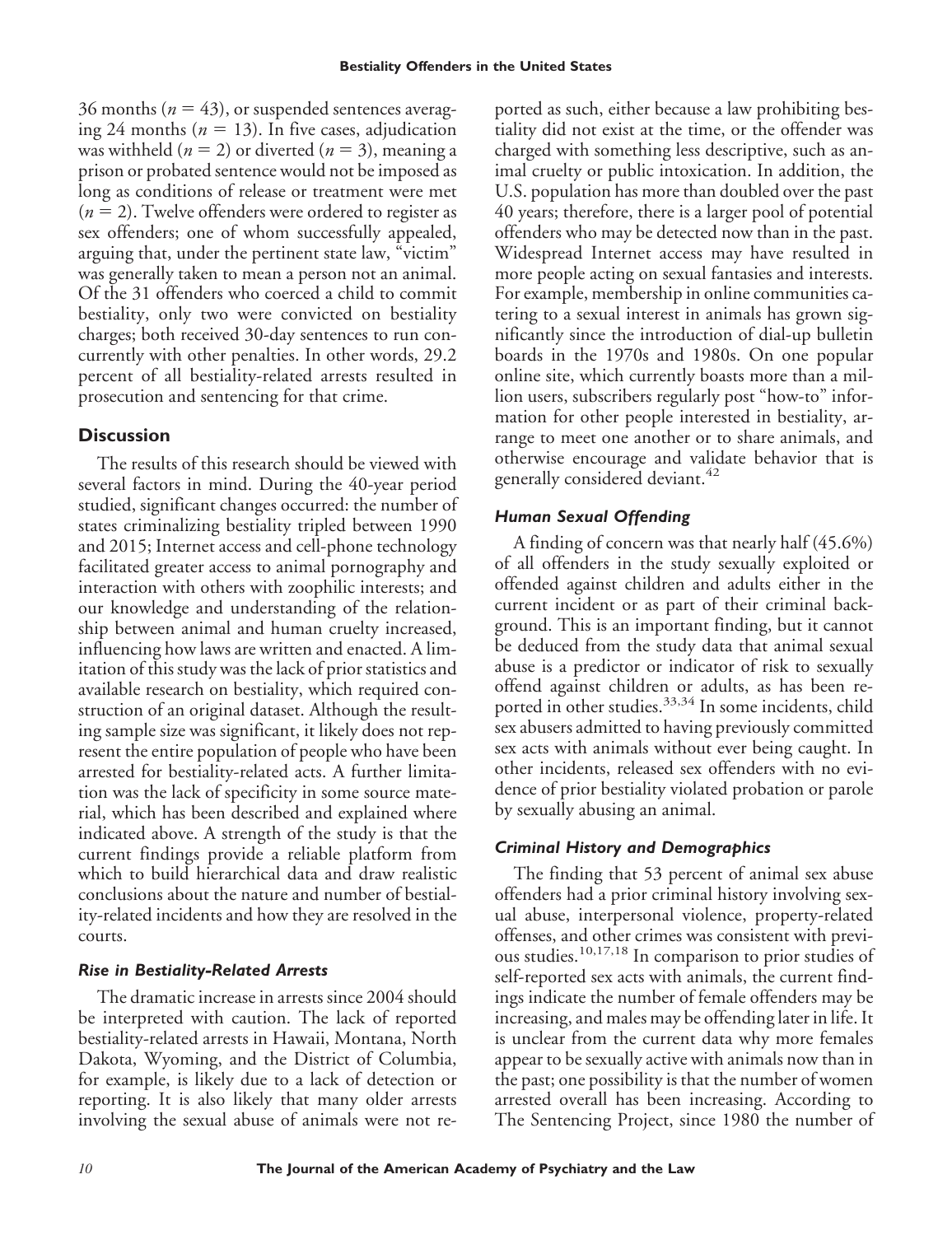incarcerated women has been increasing at a rate 50 percent higher than that for men.<sup>43</sup> A possible reason some male offenders continued to offend later in life is the increased availability and use of medications to treat erectile dysfunction. In private correspondence with older males who preferentially chose animals as sex partners, several mentioned that the use of drugs or devices to enhance sexual performance with animals is not uncommon (private communications with the author, June–July, 2017).

## *Variability in Adjudication*

As stated earlier, U.S. laws prohibiting bestiality are widely diverse, and this was reflected in how cases were charged, prosecuted, and sentenced. The variability relates in part to how the crime of animal sex abuse is perceived legally (i.e., as a form of animal cruelty, sexual assault, or a general criminal act), as well as ethically (i.e., as a crime against morals and public decency, a deviant act, or a crime against property). In general, penalties were strictest when laws prohibiting bestiality were part of the general criminal code, and least strict when such laws were part of the animal cruelty codes. That said, there were several instances where an act of bestiality was prosecuted as an act of aggravated animal cruelty, likely because the maximum penalty was greater than that allowed for an act of sexual abuse of an animal.

# *Risk of Reoffending*

Forensic evaluations, civil commitments, or mental health services were seldom utilized during adjudication. Across 456 offenders, only 23 (5.0%) received forensic evaluations. Among them, one individual had a known brain injury; another had previously been involuntarily committed to state mental health care; seven were violent offenders who injured or killed multiple animals; 13 were evaluated as part of the sex offender registry process (only one of whom was ordered to register as a sex offender); and two were diagnosed as zoophilic. Although it is not appropriate to use the legal system to diagnose medical conditions,<sup>44</sup> forensic evaluations could have shed light on underlying conditions that may have affected criminal behavior or had some bearing on sentencing and treatment ordered.<sup>45</sup>

# **Conclusion**

This is the first study to focus exclusively on arrests for bestiality-related offenses, and the findings underscore that animal sexual abuse as a form of sexual assault as well as animal cruelty deserves serious attention. The indication that nearly half of the offenders studied also sexually offended against children and adults is alarming and calls for increased research as well as cross-reporting by law enforcement, social services, and medical and veterinary professionals when responding to suspected incidents of domestic and interpersonal violence, child endangerment, and animal cruelty. This reporting could be facilitated through standardization of intake and evaluation protocols that include questions related to potential animal sex abuse. The variability and inconsistency in how bestiality laws are written, enforced, and adjudicated indicate a need for greater education of enforcement officers, prosecutors, judges, and legislators. The broad range of sexual assault patterns indicate that zoophilia and bestiality are more pervasive and serious than previously thought, and additional research into the background and sexual motivation of animal sex offenders, as well as broader use of forensic evaluations, could aid in their detection, intervention, sentencing, and treatment protocols, as well as predicted risk of reoffending.

#### **Acknowledgments**

The author would like to thank John C. Edwards, for countless conversations on tough topics; Dr. Carol Glasser for early guidance and the contributions of multiple law school students; Dr. Brian Kiernan for providing research that was critical to this undertaking; Dr. Geoff Hom for thorough reading and thought-provoking comments; Det. Jeremy Hoffman for being a sounding board and mentor on law enforcement procedures; Eilene Ribbens for insight on legislative issues; Sarah Windham Rogers for editorial assistance, and unnamed sources who trusted me with their personal experiences.

#### **References**

- 1. Miletski H: Understanding Bestiality and Zoophilia. Bethesda, MD: East-West Publishing, 2002
- 2. Shir-Vertesh D: Love has (no) boundaries: researching a sexual taboo. Int J Soc Sci Studies 1:161–72, 2013
- 3. Arluke A: Just a Dog: Understanding Animal Cruelty and Ourselves. Philadelphia: Temple University Press, 2006
- 4. Munro HMC: Animal sexual abuse: a veterinary taboo? Veterinary J 172:195–97, 2006
- 5. Federal Bureau of Investigation: National Incident-Based Reporting System (NIBRS). Available at: [https://ucr.fbi.gov/nibrs-over](https://ucr.fbi.gov/nibrs-overview) [view.](https://ucr.fbi.gov/nibrs-overview) Accessed May 23, 2018
- 6. Kinsey AC, Pomeroy WB, Martin CE: Sexual Behavior in the Human Male, First Edition. Philadelphia: W.B. Saunders Co., 1948
- 7. Kinsey A, Pomeroy W, Martin C, Gebhard P: Sexual Behavior in the Human Female, First Edition. Philadelphia: W.B. Saunders Co., 1953